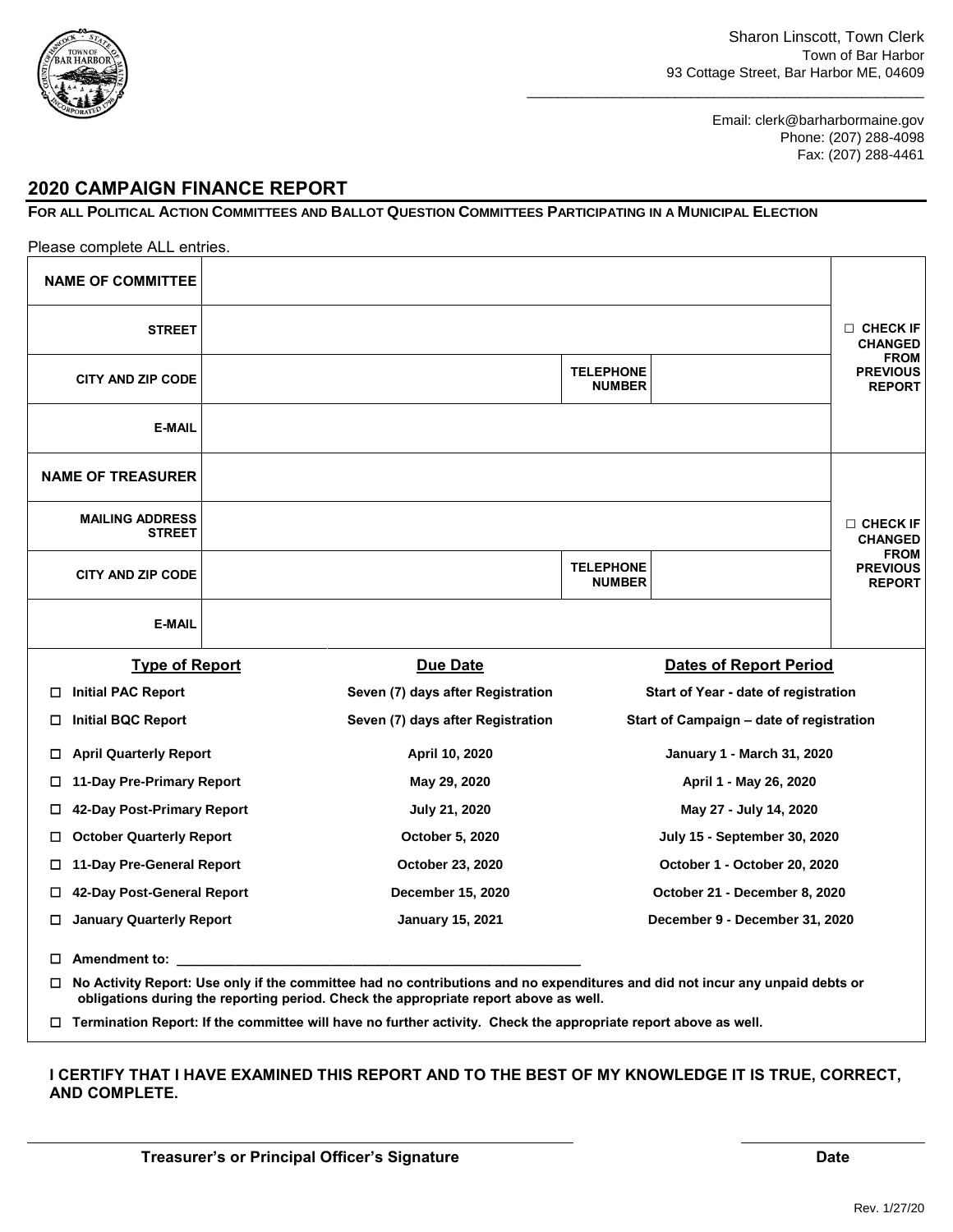## **SCHEDULE A**

#### **CASH CONTRIBUTIONS**

- For contributors who gave more than \$50, the committee must report the contributor's name, address, occupation, and employer.
- If employment information has been requested from the contributor and the contributor has not provided it, indicate "information requested" for the occupation and employer.
- For cash contributions totaling \$50 or less, please enter "unitemized contributions" as the contributor and the total amount and the appropriate key code on a line on this page. Once a contributor has given the committee more than \$50 in a report period, you must list that contributor separately.
- Duplicate as needed.

| <b>DATE</b><br><b>RECEIVED</b> | <b>CONTRIBUTOR'S NAME, ADDRESS, ZIP</b> | <b>OCCUPATION AND EMPLOYER</b>                                                                                                     | <b>TYPE</b><br>(use key<br>code) | <b>AMOUNT</b> |
|--------------------------------|-----------------------------------------|------------------------------------------------------------------------------------------------------------------------------------|----------------------------------|---------------|
|                                |                                         |                                                                                                                                    |                                  |               |
|                                |                                         |                                                                                                                                    |                                  |               |
|                                |                                         |                                                                                                                                    |                                  |               |
|                                |                                         |                                                                                                                                    |                                  |               |
|                                |                                         |                                                                                                                                    |                                  |               |
|                                |                                         |                                                                                                                                    |                                  |               |
|                                |                                         |                                                                                                                                    |                                  |               |
|                                |                                         |                                                                                                                                    |                                  |               |
|                                |                                         |                                                                                                                                    |                                  |               |
|                                |                                         |                                                                                                                                    |                                  |               |
|                                |                                         |                                                                                                                                    |                                  |               |
|                                |                                         |                                                                                                                                    |                                  |               |
|                                |                                         | Total cash contributions (this page only) $\Rightarrow$<br>(combined totals from all Schedule A pages must be listed on Schedule F |                                  |               |

Key Codes:

| 7 = Ballot Question Committee           |
|-----------------------------------------|
| 9 = Candidate/Candidate Committees      |
| 10 = General Treasury Transfer          |
| $12$ = Contributors giving \$50 or Less |
| 16 = Financial Institution              |
|                                         |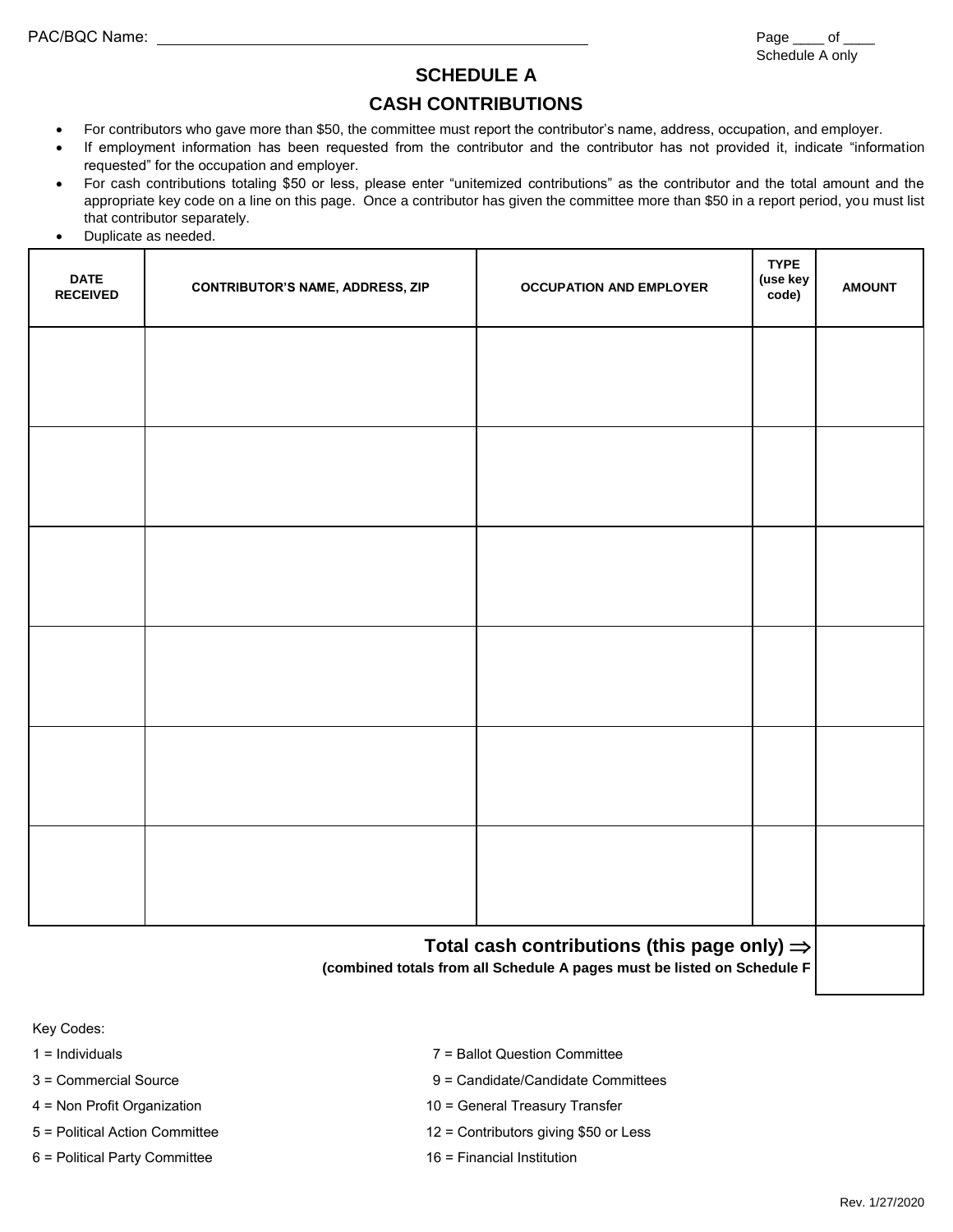### **SCHEDULE A-1**

### **IN-KIND CONTRIBUTIONS**

- In-kind contributions are goods and services (including facilities) that a committee received at no cost or at a cost less than the fair market value. They include all goods and services purchased for the committee by others if the committee does not expect to reimburse the person who made the purchase.
- For contributors who gave more than \$50, the committee must report the contributor's name, address, occupation, and employer.
- If employment information has been requested from the contributor and the contributor has not provided it, indicate "information requested" for the occupation and employer.
- For contributions totaling \$50 or less, please enter "unitemized contributions" as the contributor and the total amount and the appropriate key code on a line on this page. Once a contributor has given the committee more than \$50 in a report period, you must list that contributor separately.
- Duplicate as needed.

| <b>DATE</b><br><b>RECEIVED</b>                             | <b>CONTRIBUTOR'S NAME, ADDRESS, ZIP</b> | <b>OCCUPATION AND</b><br><b>EMPLOYER</b> | <b>DESCRIPTION</b><br>(of goods, services, facilities, or<br>discounts received) | <b>TYPE</b><br>(use<br>key<br>code) | <b>VALUE</b><br>(estimated fair<br>market value) |
|------------------------------------------------------------|-----------------------------------------|------------------------------------------|----------------------------------------------------------------------------------|-------------------------------------|--------------------------------------------------|
|                                                            |                                         |                                          |                                                                                  |                                     |                                                  |
|                                                            |                                         |                                          |                                                                                  |                                     |                                                  |
|                                                            |                                         |                                          |                                                                                  |                                     |                                                  |
|                                                            |                                         |                                          |                                                                                  |                                     |                                                  |
|                                                            |                                         |                                          |                                                                                  |                                     |                                                  |
| Total in-kind contributions (this page only) $\Rightarrow$ |                                         |                                          |                                                                                  |                                     |                                                  |

**(combined totals from all Schedule A-1 pages must be listed on Schedule F)**

Key Codes:

- 
- 
- 
- 
- 6 = Political Party Committee 16 = Financial Institution
- 1 = Individuals 7 = Ballot Question Committee
- 3 = Commercial Source 9 = Candidate/Candidate Committees
- 4 = Non Profit Organization 10 = General Treasury Transfer
- 5 = Political Action Committee 12 = Contributors giving \$50 or Less
	-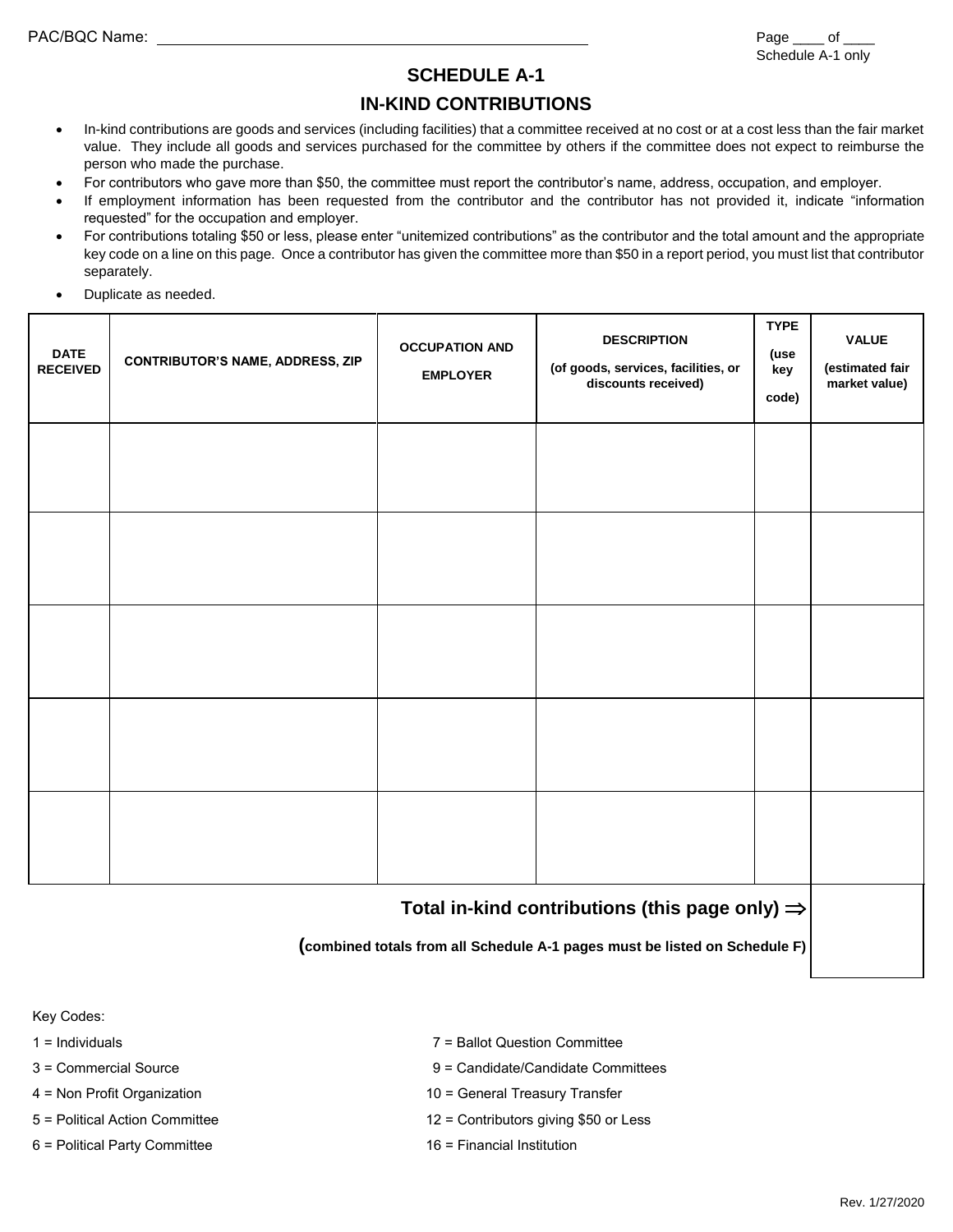#### **SCHEDULE B**

### **EXPENDITURES TO SUPPORT OR OPPOSE**

- Enter all expenditures, including cash contributions from this committee, made to support or oppose a candidate, political action committee, ballot question committee, or party committee.
- Enter all expenditures made to support or oppose a ballot question, referendum, or citizen initiative, including expenditures made in the signature-gathering phase.
- Enter the name of the candidate, ballot question, or committee supported or opposed by the expenditure and indicate whether the expenditure was made in support or opposition.
- Duplicate as needed.

**If a single expenditure is made to support or oppose multiple candidates, committees, or ballot questions, the expenditure must be itemized by the amount spent per candidate, committee, or ballot question, not as a single expenditure, and each candidate, committee, or ballot question must be identified.**

|            |                                                    | <b>EXPENDITURE TYPES</b>                                               |            |                                                                       |        |
|------------|----------------------------------------------------|------------------------------------------------------------------------|------------|-----------------------------------------------------------------------|--------|
| <b>APP</b> |                                                    | Apparel (t-shirts, hats, embroidery, etc.)                             | <b>PER</b> | Personnel and campaign staff, consulting, and independent contractors |        |
| <b>CON</b> | Contribution to party committee, non-profit, other |                                                                        |            | Phones (phone banking, robocalls, and texts)                          |        |
| EQP        |                                                    | Equipment of \$50 or more (computer, tablet, phone, furniture, etc.)   | POL        | Polling and survey research                                           |        |
| EVT        | supplies, etc.)                                    | Campaign and fundraising events (venue/booth rental, entertainment,    | POS        | Postage for US Mail and mailbox fees                                  |        |
| <b>FOD</b> |                                                    | Food for campaign events or volunteers, catering                       | <b>PRO</b> | Professional services (graphic design, legal services, web design)    |        |
| HRD        |                                                    | Hardware and small tools (hammer, nails, lumber, paint, etc.)          | <b>RAD</b> | Radio ads and production costs only                                   |        |
| LIT        |                                                    | Printed campaign materials (palmcards, signs, stickers, flyers etc.)   | <b>TKT</b> | Entrance cost to event (bean suppers, fairs, party events, etc.)      |        |
| <b>MHS</b> |                                                    | Mail house and direct mail (design, printing, mailing, and postage)    | <b>TRV</b> | Travel (mileage and lodging, etc.)                                    |        |
| <b>OFF</b> |                                                    | Office supplies, rent, utilities, internet service, phone minutes/data | <b>TVN</b> | TV/Cable ads, production, and media buyer costs only                  |        |
| <b>ONL</b> |                                                    | Social medial and online advertising only                              | WEB        | Website and internet costs (website domain and registration, etc.)    |        |
| OTH        |                                                    | Other and fees (bank, contribution, and money order fees, etc.)        |            |                                                                       |        |
|            |                                                    | ! REMARKS REQUIRED ON ALL EXPENDITURE TYPES!                           |            |                                                                       |        |
| Date:      |                                                    | Payee Name and Address:                                                |            |                                                                       | Amount |
|            |                                                    |                                                                        |            |                                                                       |        |
|            |                                                    |                                                                        |            |                                                                       |        |
| Type:      |                                                    | Remarks (Required):                                                    |            |                                                                       |        |
|            |                                                    |                                                                        |            |                                                                       |        |
|            |                                                    |                                                                        |            |                                                                       |        |
|            | Support                                            | Candidate Name/Ballot Question:                                        |            |                                                                       |        |
|            | Oppose                                             |                                                                        |            |                                                                       |        |
|            |                                                    |                                                                        |            |                                                                       |        |
| Date:      |                                                    | Payee Name and Address:                                                |            |                                                                       | Amount |
|            |                                                    |                                                                        |            |                                                                       |        |
|            |                                                    |                                                                        |            |                                                                       |        |
| Type:      |                                                    | Remarks (Required):                                                    |            |                                                                       |        |
|            |                                                    |                                                                        |            |                                                                       |        |
|            | Support                                            | Candidate Name/Ballot Question:                                        |            |                                                                       |        |
|            |                                                    |                                                                        |            |                                                                       |        |
|            | Oppose                                             |                                                                        |            |                                                                       |        |
|            |                                                    |                                                                        |            |                                                                       |        |
|            |                                                    |                                                                        |            | Total expenditures this page only $\Rightarrow$                       |        |

**(combined totals from all Schedule B pages must be listed on Schedule F)**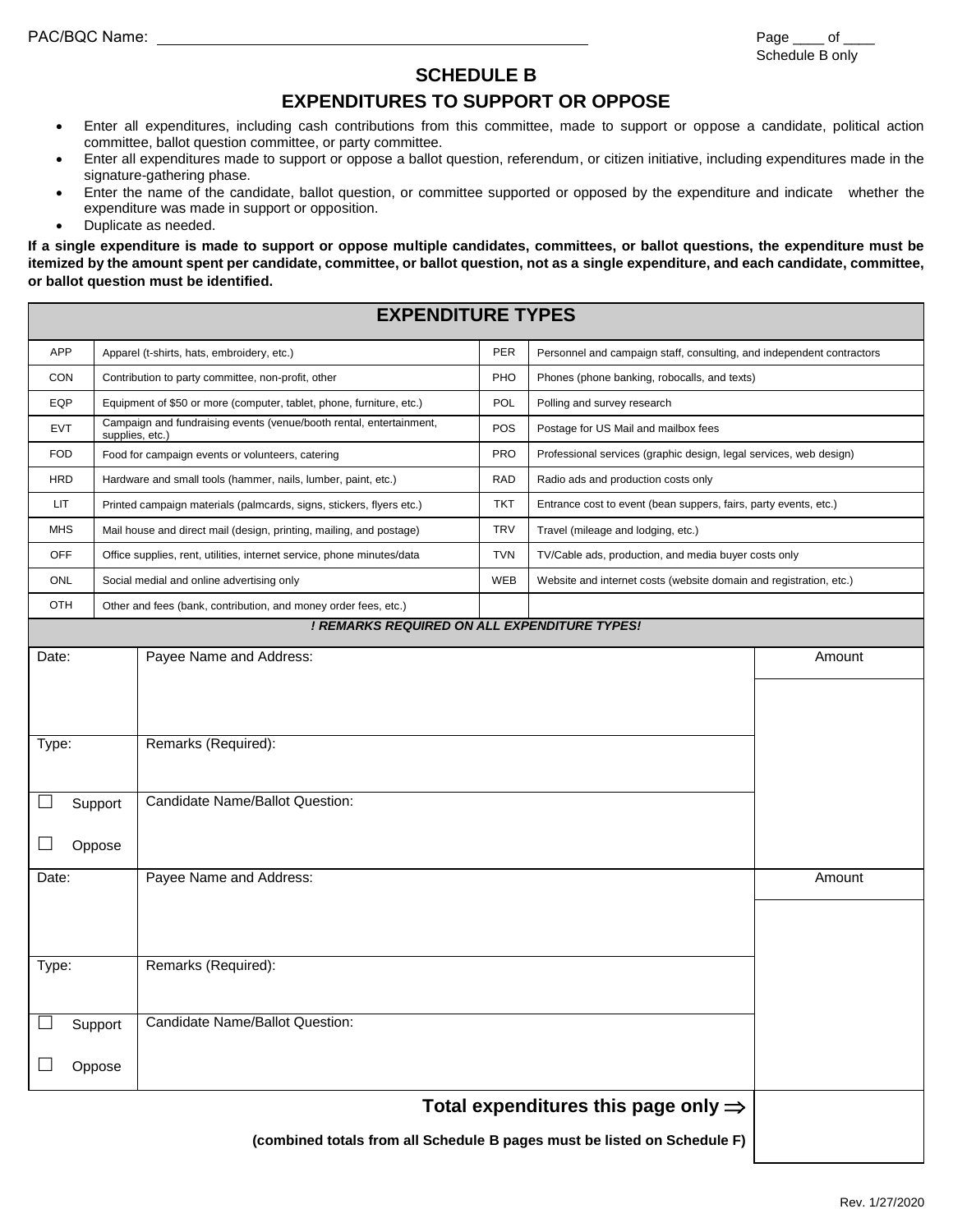## **SCHEDULE B (continued) EXPENDITURES TO SUPPORT OR OPPOSE**

| Date:                  | Payee Name and Address:                                                                       | Amount |
|------------------------|-----------------------------------------------------------------------------------------------|--------|
|                        |                                                                                               |        |
|                        |                                                                                               |        |
| Type:                  | Remarks (Required):                                                                           |        |
|                        |                                                                                               |        |
| $\Box$<br>Support      | <b>Candidate Name/Ballot Question:</b>                                                        |        |
| Oppose                 |                                                                                               |        |
| Date:                  | Payee Name and Address:                                                                       | Amount |
|                        |                                                                                               |        |
|                        |                                                                                               |        |
| Type:                  | Remarks (Required):                                                                           |        |
|                        |                                                                                               |        |
| $\Box$<br>Support      | Candidate Name/Ballot Question:                                                               |        |
| Oppose                 |                                                                                               |        |
| Date:                  | Payee Name and Address:                                                                       | Amount |
|                        |                                                                                               |        |
|                        |                                                                                               |        |
| Type:                  | Remarks (Required):                                                                           |        |
|                        |                                                                                               |        |
| $\Box$<br>Support      | <b>Candidate Name/Ballot Question:</b>                                                        |        |
| $\Box$<br>Oppose       |                                                                                               |        |
| Date:                  | Payee Name and Address:                                                                       | Amount |
|                        |                                                                                               |        |
|                        |                                                                                               |        |
| Type:                  | Remarks (Required):                                                                           |        |
|                        |                                                                                               |        |
| $\Box$<br>Support      | <b>Candidate Name/Ballot Question:</b>                                                        |        |
| $\mathbf{L}$<br>Oppose |                                                                                               |        |
|                        | Payee Name and Address:                                                                       |        |
| Date:                  |                                                                                               | Amount |
|                        |                                                                                               |        |
| Type:                  | Remarks (Required):                                                                           |        |
|                        |                                                                                               |        |
|                        | Candidate Name/Ballot Question:                                                               |        |
| Support                |                                                                                               |        |
| Oppose                 |                                                                                               |        |
|                        | Total expenditures this page only $\Rightarrow$<br>(combined totals from all Schedule B pages |        |
|                        | must be listed on Schedule F)                                                                 |        |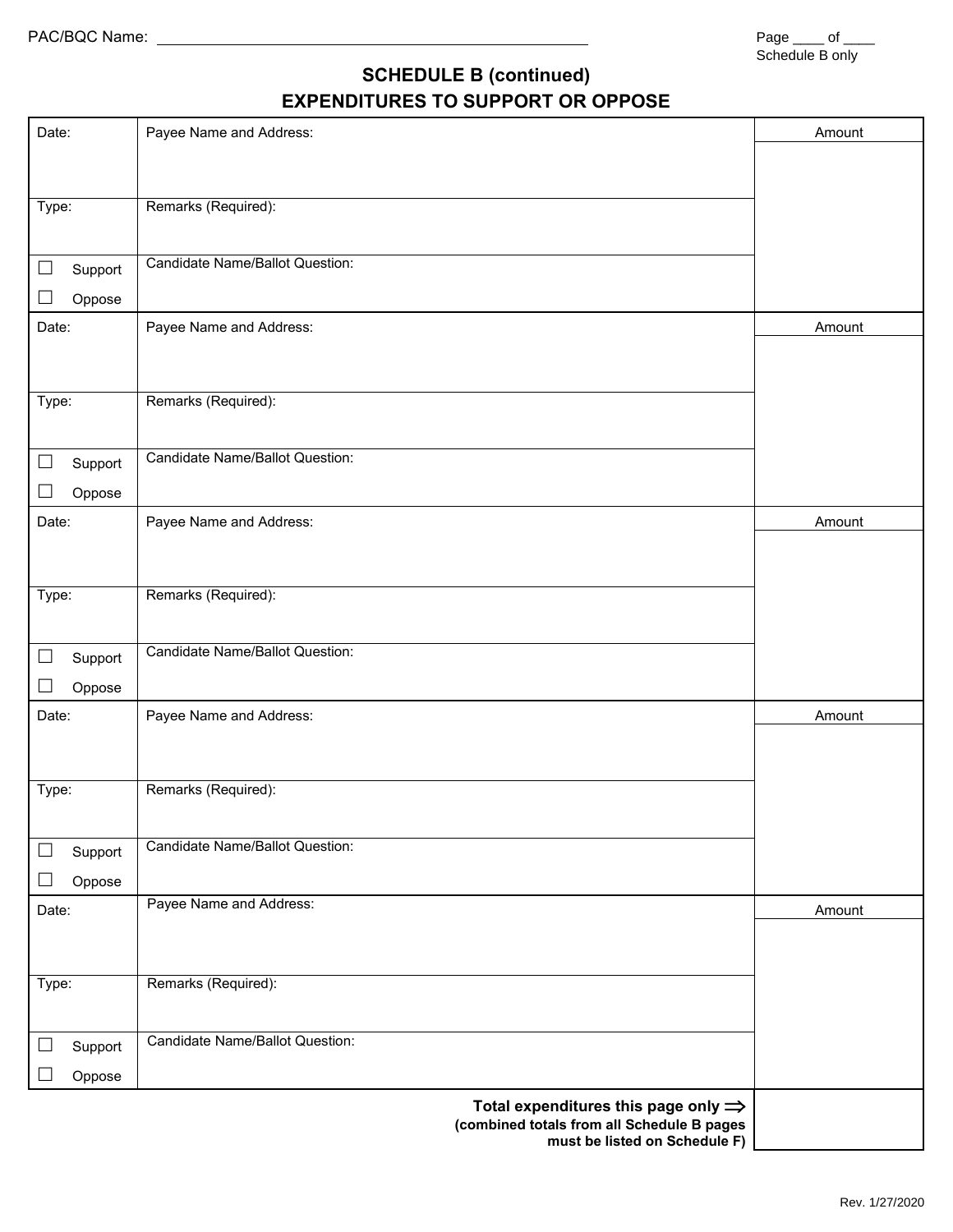### **SCHEDULE B - 1 OPERATING EXPENSES**

- List all operational expenditures made to a single payee or creditor that were made during this reporting period. Multiple expenditures for bank fees and vehicle travel may be aggregated and listed as a lump sum provided that the time period of the expenditure be identified in the remark section.
- Duplicate as needed

#### **EXPENDITURE TYPES**

| <b>APP</b>  |                                                                            | Apparel (t-shirts, hats, embroidery, etc.)                                             |     | PER                         | Personnel and campaign staff, consulting, and independent contractors |               |
|-------------|----------------------------------------------------------------------------|----------------------------------------------------------------------------------------|-----|-----------------------------|-----------------------------------------------------------------------|---------------|
| <b>CON</b>  |                                                                            | Contribution to party committee, non-profit, other                                     |     | PHO                         | Phones (phone banking, robocalls, and texts)                          |               |
| EQP         | Equipment of \$50 or more (computer, tablet, phone, furniture, etc.)       |                                                                                        | POL | Polling and survey research |                                                                       |               |
| <b>EVT</b>  |                                                                            | Campaign and fundraising events (venue/booth rental, entertainment,<br>supplies, etc.) |     | POS                         | Postage for US Mail and mailbox fees                                  |               |
| <b>FOD</b>  |                                                                            | Food for campaign events or volunteers, catering                                       |     | <b>PRO</b>                  | Professional services (graphic design, legal services, web design)    |               |
| <b>HRD</b>  |                                                                            | Hardware and small tools (hammer, nails, lumber, paint, etc.)                          |     | <b>RAD</b>                  | Radio ads and production costs only                                   |               |
| LIT.        |                                                                            | Printed campaign materials (palmcards, signs, stickers, flyers etc.)                   |     | <b>TKT</b>                  | Entrance cost to event (bean suppers, fairs, party events, etc.)      |               |
| <b>MHS</b>  |                                                                            | Mail house and direct mail (design, printing, mailing, and postage)                    |     | <b>TRV</b>                  | Travel (mileage and lodging, etc.)                                    |               |
| <b>OFF</b>  |                                                                            | Office supplies, rent, utilities, internet service, phone minutes/data                 |     | <b>TVN</b>                  | TV/Cable ads, production, and media buyer costs only                  |               |
| ONL         |                                                                            | Social medial and online advertising only                                              |     | WEB                         | Website and internet costs (website domain and registration, etc.)    |               |
| OTH         |                                                                            | Other and fees (bank, contribution, and money order fees, etc.)                        |     |                             |                                                                       |               |
|             |                                                                            |                                                                                        |     |                             | ! REMARKS REQUIRED FOR ALL EXPENDITURE TYPES !.                       |               |
|             |                                                                            |                                                                                        |     |                             |                                                                       |               |
| <b>DATE</b> |                                                                            | <b>PAYEE NAME &amp; ADDRESS</b>                                                        |     | <b>TYPE</b>                 | <b>REMARKS (REQUIRED)</b>                                             | <b>AMOUNT</b> |
|             |                                                                            |                                                                                        |     |                             |                                                                       |               |
|             |                                                                            |                                                                                        |     |                             |                                                                       |               |
|             |                                                                            |                                                                                        |     |                             |                                                                       |               |
|             |                                                                            |                                                                                        |     |                             |                                                                       |               |
|             |                                                                            |                                                                                        |     |                             |                                                                       |               |
|             |                                                                            |                                                                                        |     |                             |                                                                       |               |
|             |                                                                            |                                                                                        |     |                             |                                                                       |               |
|             |                                                                            |                                                                                        |     |                             |                                                                       |               |
|             |                                                                            |                                                                                        |     |                             |                                                                       |               |
|             |                                                                            |                                                                                        |     |                             |                                                                       |               |
|             |                                                                            |                                                                                        |     |                             |                                                                       |               |
|             |                                                                            |                                                                                        |     |                             |                                                                       |               |
|             |                                                                            |                                                                                        |     |                             |                                                                       |               |
|             |                                                                            |                                                                                        |     |                             |                                                                       |               |
|             |                                                                            |                                                                                        |     |                             |                                                                       |               |
|             |                                                                            |                                                                                        |     |                             |                                                                       |               |
|             |                                                                            |                                                                                        |     |                             |                                                                       |               |
|             |                                                                            |                                                                                        |     |                             |                                                                       |               |
|             |                                                                            |                                                                                        |     |                             |                                                                       |               |
|             |                                                                            |                                                                                        |     |                             |                                                                       |               |
|             |                                                                            |                                                                                        |     |                             |                                                                       |               |
|             |                                                                            |                                                                                        |     |                             | Total expenditures (this page only) $\Rightarrow$                     |               |
|             | (combined totals from all Schedule B-1 pages must be listed on Schedule F) |                                                                                        |     |                             |                                                                       |               |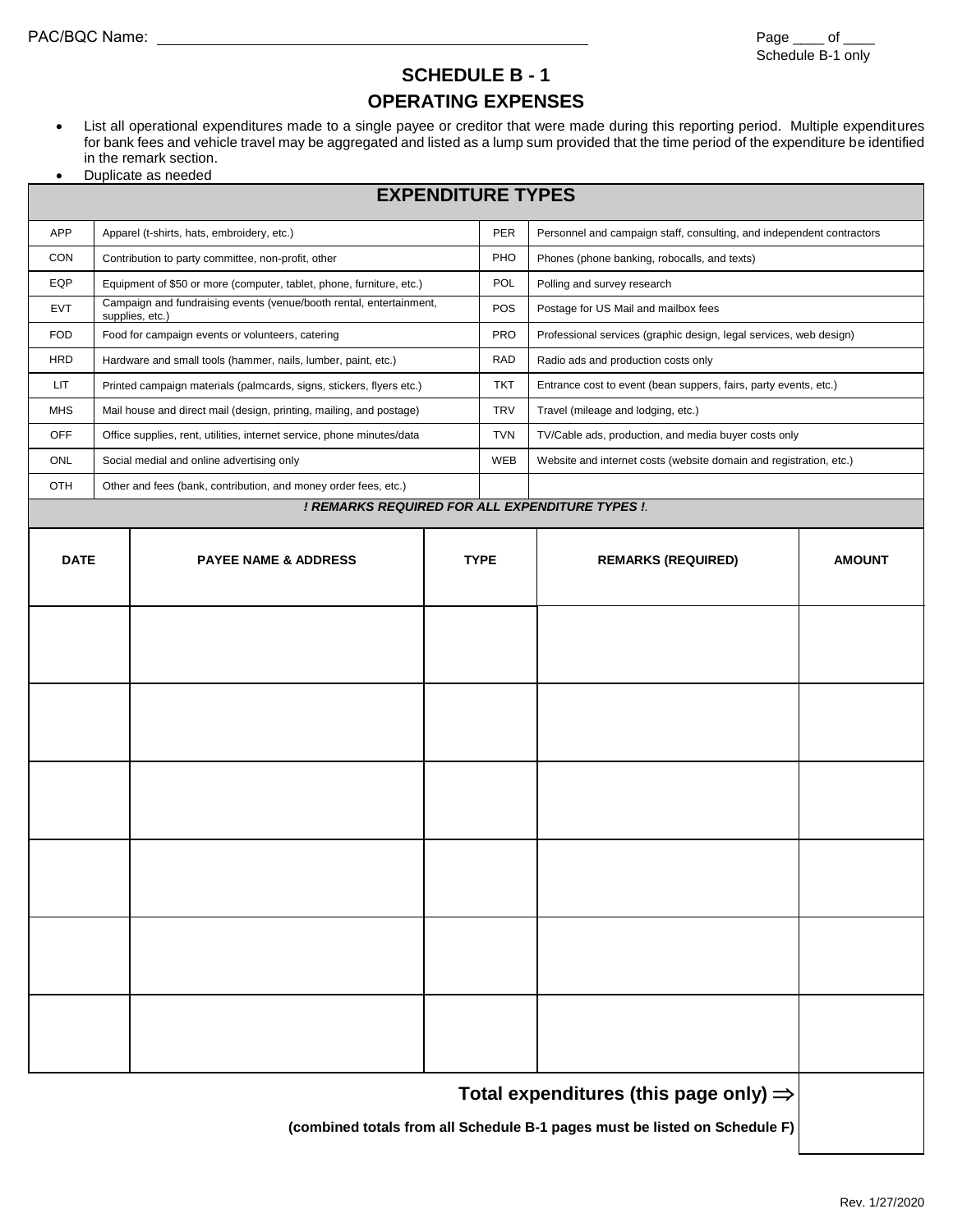## **SCHEDULE B – 1 (continued) OPERATING EXPENSES**

| <b>DATE</b>                                                                | <b>PAYEE NAME &amp; ADDRESS</b> | <b>TYPE</b> | <b>REMARKS (REQUIRED)</b>                         | <b>AMOUNT</b> |
|----------------------------------------------------------------------------|---------------------------------|-------------|---------------------------------------------------|---------------|
|                                                                            |                                 |             |                                                   |               |
|                                                                            |                                 |             |                                                   |               |
|                                                                            |                                 |             |                                                   |               |
|                                                                            |                                 |             |                                                   |               |
|                                                                            |                                 |             |                                                   |               |
|                                                                            |                                 |             |                                                   |               |
|                                                                            |                                 |             |                                                   |               |
|                                                                            |                                 |             |                                                   |               |
|                                                                            |                                 |             |                                                   |               |
|                                                                            |                                 |             |                                                   |               |
|                                                                            |                                 |             |                                                   |               |
|                                                                            |                                 |             |                                                   |               |
|                                                                            |                                 |             |                                                   |               |
|                                                                            |                                 |             |                                                   |               |
|                                                                            |                                 |             |                                                   |               |
|                                                                            |                                 |             |                                                   |               |
|                                                                            |                                 |             | Total expenditures (this page only) $\Rightarrow$ |               |
| (combined totals from all Schedule B-1 pages must be listed on Schedule F) |                                 |             |                                                   |               |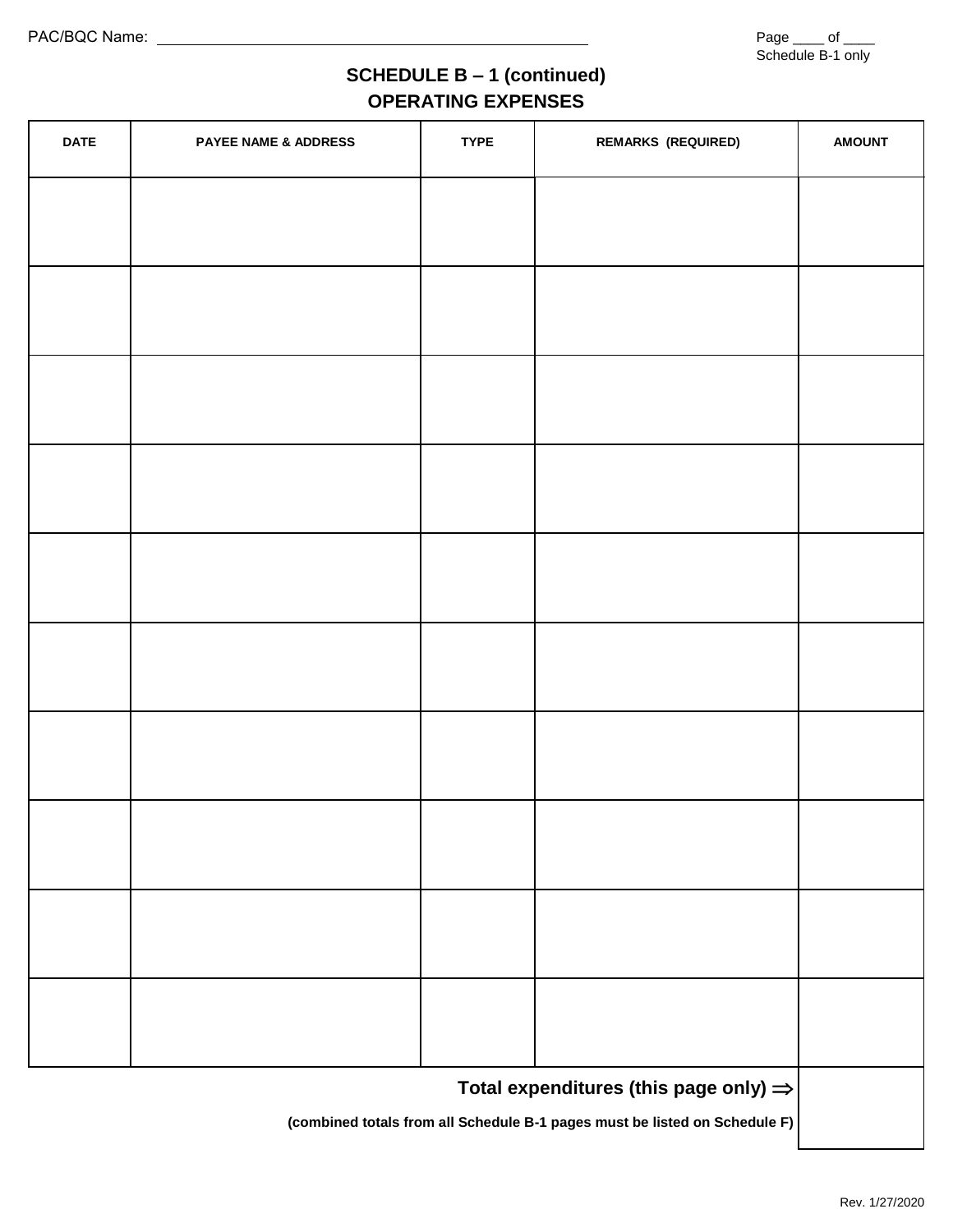## **SCHEDULE C**

### **LOANS AND REPAYMENTS**

- List all new and continuing loans that were unpaid at any time during this reporting period. If a loan amount is forgiven, the amount forgiven **must** also be entered as a contribution on Schedule A.
- Duplicate as needed.

|                                            | <b>COLUMN1</b>                          | <b>COLUMN 2</b>                                         | <b>COLUMN 3</b>                            | <b>COLUMN 4</b>                                                                  | <b>COLUMN 5</b>                         |
|--------------------------------------------|-----------------------------------------|---------------------------------------------------------|--------------------------------------------|----------------------------------------------------------------------------------|-----------------------------------------|
|                                            | <b>LOAN BALANCE</b>                     | <b>ACTIVITY THIS PERIOD</b><br>(report amount and date) | <b>LOAN BALANCE AT</b>                     |                                                                                  |                                         |
| <b>LENDER'S NAME</b><br><b>AND ADDRESS</b> | <b>AT BEGINNING OF</b><br><b>PERIOD</b> | <b>AMOUNT LOANED</b><br><b>THIS PERIOD</b>              | <b>AMOUNT REPAID</b><br><b>THIS PERIOD</b> | <b>AMOUNT</b><br><b>FORGIVEN</b><br>THIS PERIOD<br>(Enter on<br>Schedule A also) | <b>END OF PERIOD</b><br>$(1+2) - 3 - 4$ |
|                                            |                                         | <b>DATE</b>                                             | <b>DATE</b>                                | DATE                                                                             |                                         |
|                                            |                                         | <b>AMOUNT</b>                                           | <b>AMOUNT</b>                              | <b>AMOUNT</b>                                                                    |                                         |
|                                            |                                         | DATE                                                    | DATE                                       | <b>DATE</b>                                                                      |                                         |
|                                            |                                         | <b>AMOUNT</b>                                           | <b>AMOUNT</b>                              | <b>AMOUNT</b>                                                                    |                                         |
|                                            |                                         | <b>DATE</b>                                             | DATE                                       | <b>DATE</b>                                                                      |                                         |
|                                            |                                         | <b>AMOUNT</b>                                           | <b>AMOUNT</b>                              | <b>AMOUNT</b>                                                                    |                                         |
|                                            |                                         | <b>DATE</b>                                             | DATE                                       | <b>DATE</b>                                                                      |                                         |
|                                            |                                         | <b>AMOUNT</b>                                           | <b>AMOUNT</b>                              | <b>AMOUNT</b>                                                                    |                                         |
|                                            |                                         | DATE                                                    | DATE                                       | DATE                                                                             |                                         |
|                                            |                                         | <b>AMOUNT</b>                                           | <b>AMOUNT</b>                              | <b>AMOUNT</b>                                                                    |                                         |
|                                            |                                         | <b>DATE</b>                                             | DATE                                       | DATE                                                                             |                                         |
|                                            |                                         | <b>AMOUNT</b>                                           | <b>AMOUNT</b>                              | <b>AMOUNT</b>                                                                    |                                         |
| Totals for each column $\Rightarrow$       |                                         | Enter on<br>Schedule F,<br>Line 3                       | Enter on<br>Schedule F,<br>Line 7          |                                                                                  | Enter on<br>Schedule F,<br>Line 14      |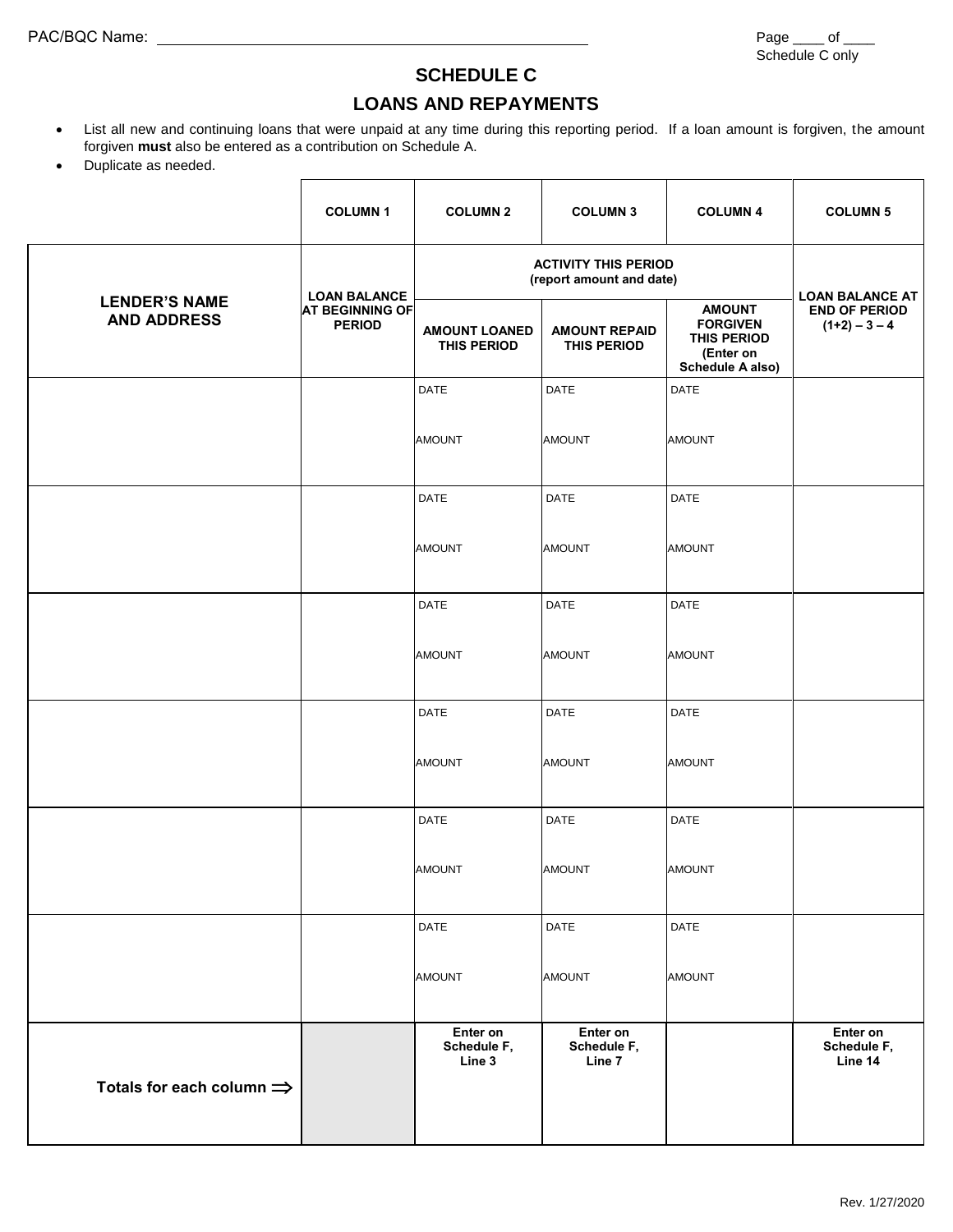#### **SCHEDULE D**

### **UNPAID DEBTS AND OBLIGATIONS**

- A debt or obligation is incurred if a committee places an order for a good or service without making a payment; makes a promise or agreement to pay for a good or service; signs a contract for a good or service; or receives delivery of a good or service for which the committee has not paid.
- This schedule is a list of all unpaid debts and obligations of the committee as of the end of this reporting period. When the obligation has been paid, the expenditure (i.e., the actual payment) must be reported on Schedule B or B-1.
- If the committee has not received a bill for goods or services, contact the vendor to obtain the amount owed. If it is impossible to verify the amount of the debt, enter an estimated amount and indicate that the amount is estimated in the purpose section.
- **If obligations from a previous campaign finance report still remain unpaid, you will need to continue to report them on this schedule until they have been paid in full.**
- Duplicate as needed.

| <b>DATE OF</b><br><b>OBLIGATION</b>                               | <b>CREDITOR'S NAME AND ADDRESS</b>                                       | <b>PURPOSE</b> | <b>AMOUNT</b> |  |  |
|-------------------------------------------------------------------|--------------------------------------------------------------------------|----------------|---------------|--|--|
|                                                                   |                                                                          |                |               |  |  |
|                                                                   |                                                                          |                |               |  |  |
|                                                                   |                                                                          |                |               |  |  |
|                                                                   |                                                                          |                |               |  |  |
|                                                                   |                                                                          |                |               |  |  |
|                                                                   |                                                                          |                |               |  |  |
|                                                                   |                                                                          |                |               |  |  |
|                                                                   |                                                                          |                |               |  |  |
|                                                                   |                                                                          |                |               |  |  |
|                                                                   |                                                                          |                |               |  |  |
| Total unpaid debts and obligations (this page only) $\Rightarrow$ |                                                                          |                |               |  |  |
|                                                                   | (combined totals from all Schedule D pages must be listed on Schedule F) |                |               |  |  |